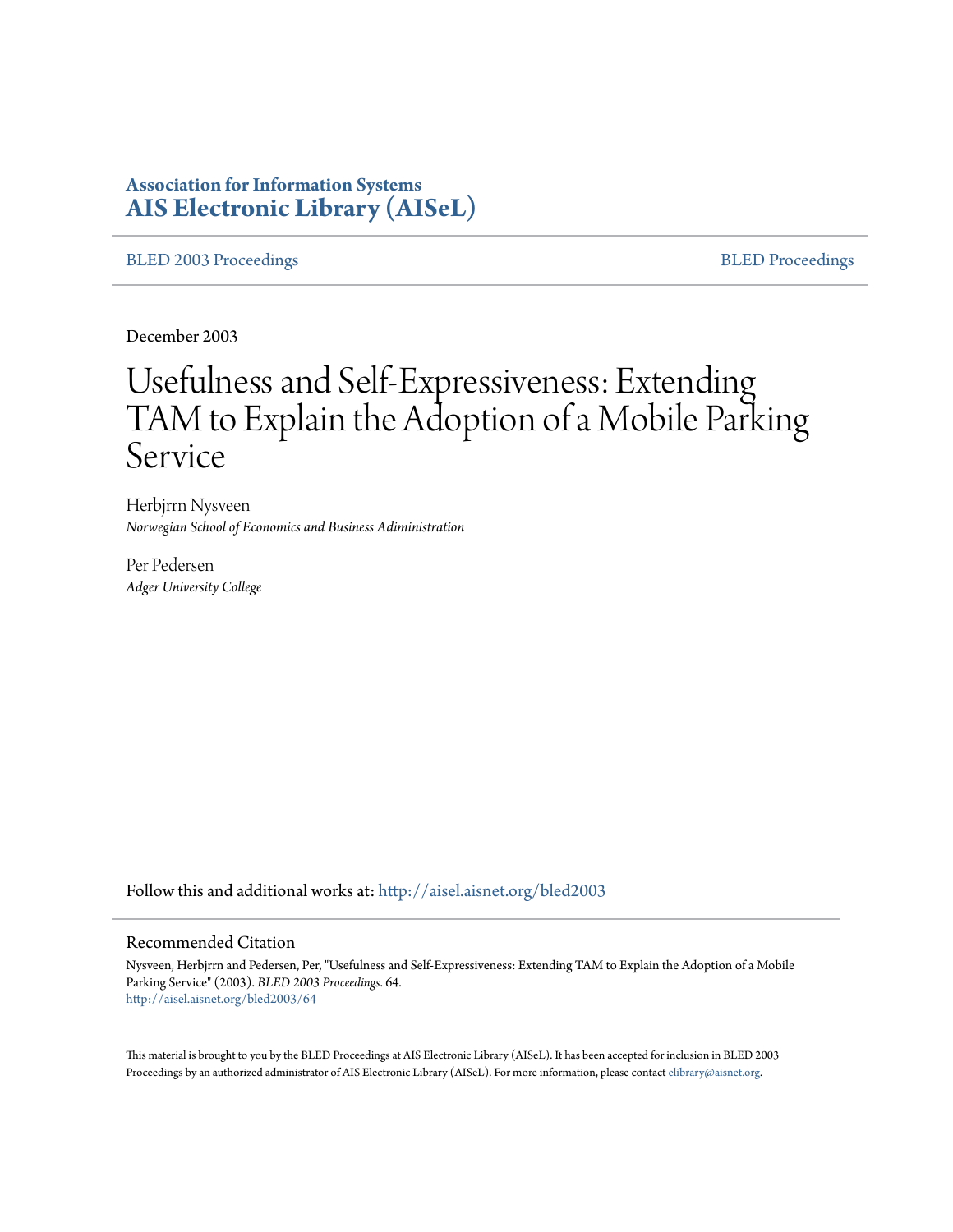#### **16th Bled eCommerce Conference**

#### **eTransformation**

Bled, Slovenia, June 9 – 11, 2003

## **Usefulness and Self-Expressiveness: Extending TAM to Explain the Adoption of a Mobile Parking Service**

#### **Per E. Pedersen**

Agder University College, Norway Per.Pedersen@hia.no

#### **Herbjørn Nysveen**

Norwegian School of Economics and Business Administration, Norway Herbjorn.Nysveen@nhh.no

#### **Abstract**

*Research on the adoption of mobile services in everyday life contexts have shown how important entertainment and self-expressiveness are to the users' adoption of these services. However, as illustrated by the variables of the much applied TAM model, utilitarian motivations are still focused in ICT-adoption research. Mobile parking services may be used as a "crucial test" of the importance of utilitarian versus nonutilitarian motivations in the adoption of mobile services. In a field study, 459 trial users of mobile parking services were studied using a TAM model extended with the motivational influence of self-expressiveness. The results show that even if mobile parking services have been designed to meet the functional needs of the parking car driver, both the derived motivations of self-expressiveness and the extrinsic motivations of usefulness are important in explaining trial users' adoption of these services.* 

#### **1. Introduction**

Previous studies in uses and gratifications and domestication research have emphasized the importance of non-utilitarian motivational factors in mobile service adoption and use (Leung and Wei, 2000, Kaseniemi and Rautiainen, 2002, Skog, 2002, Taylor and Harper, 2001a, b). Recently, we have also conducted a series of studies investigating the adoption of mobile services from an ICT-adoption research perspective (Pedersen et al., 2002). Our findings so far indicate that the adoption of a variety of mobile services is influenced by non-utilitarian motivational factors, and that both users and current non-users are influenced by these factors. In particular, derived motivations of self-expressiveness seem to consistently influence adoption of these services.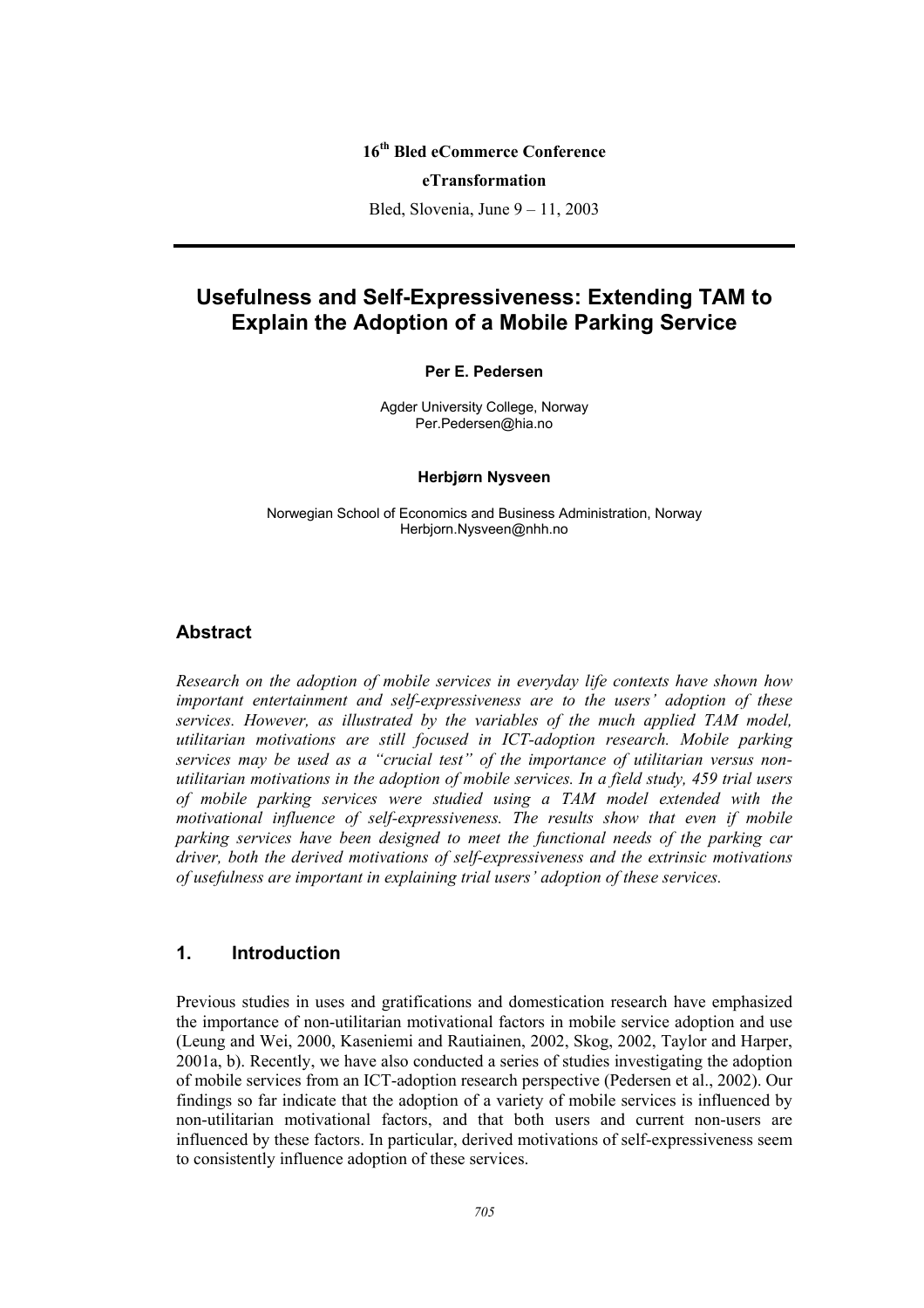To further investigate the relationship between different motivational and attitudinal influences, a study of new users exposed to functional services may provide a kind of "crucial test" of the importance of utilitarian versus non-utilitarian motivations in mobile service adoption. To provide such a "crucial test", mobile parking services were chosen as an appropriate functional mobile service, and an empirical study of trial mobile parking services users was conducted.

Mobile parking services are used to pay for car parking at selected parking sites. Such services are typically used by calling or texting the starting and stopping of parking time to a central server. In the car window, a bar-code identifying the customer is placed so that parking site personnel scan the bar code, and check online if parking has been paid for. Alert services are also typically provided so that customers may prolong their parking time without having to return to their car. Except from alert services, very few other value added services are currently provided. When compared to other mobile data services, mobile parking services of this kind provide no communication or social coordination support typical of many successful mobile data services. The services investigated here also provide very limited informational content both directly and in the form of value added services. As such they are well suited as examples of purely functional transactional services often believed to be adopted purely for utilitarian and instrumental motivations of ease of use, usefulness, relative advantage, availability and flexibility.

## **2. Theory and Model**

In ICT-adoption research, rational, social and symbolic, as well as situational and resource based explanations of adoption have been suggested (see e.g. Rice and Webster, 2002; Trevino et al., 2000). Because functional services are believed to be adopted for utilitarian reasons primarily, rational adoption models are typically suggested when explaining their adoption. This represents one way of using the properties of the ICTartifact investigated to limit the set of relevant explanations of its adoption, uses and effects (Orlikowski and Iacono, 2001). Because mobile parking services were believed to be functional services adopted for utilitarian reasons, the well-known technology acceptance model (TAM) of Davis (1989) was chosen as an appropriate model with an outstanding record of explaining the adoption of functional ICT applications, systems and services primarily adopted for utilitarian reasons. Recently, this model has been applied to the adoption of mobile services with mixed results (Hu et al., 1999; Kwon and Chimbaram, 2000, Lee et al., 2002). One of the main suggestions from these studies is that the model should be extended when applied to mobile services.

Uses and gratifications and domestication research have investigated the adoption and uses of mobile services in everyday life contexts. Uses and gratifications research has identified motivations for adopting mobile services that go far beyond the instrumentality of usefulness, flexibility and availability suggested by rational ICT-adoption theory. For example, Leung and Wei (2000) identified the gratifications of mobile phones to be "fashion/status", "affection/sociability", "relaxation", "mobility", "immediate access", "instrumentality" and "reassurance". In Leung and Wei (1999), the general gratifications from pager use were identified as "sociability", "information seeking", "entertainment", "utility", and "fashion/ status". In Germany, Höflich and Rössler (2001) investigated mobile text messaging services in the form of SMS and identified the gratifications of "reassurance" (rückversicherung), "sociability" (kontaktpflege), "immediate access /availability" (verfügbarkeit), "instrumentality" (lebenshilfe) and "entertainment/ enjoyment" (nutz-spaz).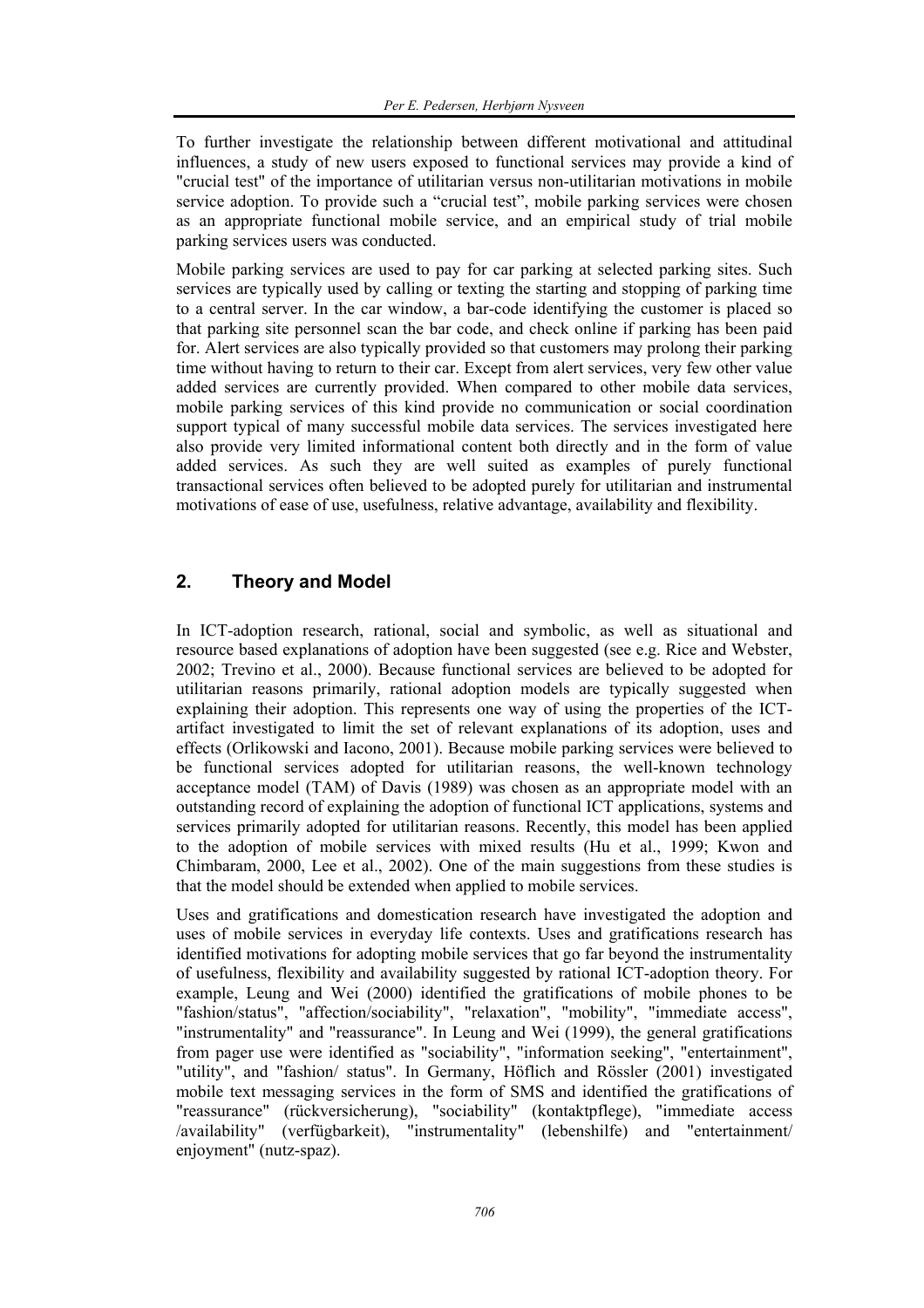In domestication research similar findings have been made suggesting that mobile service adoption and use may be explained by a "theory of fashion" (e.g. Ling, 2001), by the use of services as "ritual gift giving" (e.g. Taylor and Harper, 2001a,), by the mobile phone as an instrument in producing individual level "symbolic capital" (e.g. Skog, 2002), by the mobile phone's importance as an instrument in "family differentiation and symbol of individuality" (e.g. Taylor and Harper, 2001b), by the use of services as "group markers or social identifiers" (e.g. Weilenmann and Larsson, 2000), and by the mobile phone's importance as a "self identifier" (e.g. Hume and Peters, 2001). Thus, it seems to be a complex mix of utilitarian and non-utilitarian motivations for using mobile services in everyday life settings. For example, intrinsic motivations of enjoyment seem to be most consistently identified in uses and gratifications research, whereas derived motivations of self-expressiveness, social-identity and self-identity seem to be most consistently identified in domestication research. Because mobile parking services include few elements of relevance to intrinsic motives not already included in the concept of ease of use, we focus on the importance of self-expressiveness identified in domestication research, and suggest including this as an additional concept in our extended TAM model. The extended model is illustrated in figure 1.



*Figure 1: Extended TAM* 

The traditional TAM includes four concepts; ease of use, usefulness, attitudes towards use and intention to use. Two issues are of relevance with respect to *ease of use* in the model. Because many early adopters of mobile services are expected to be younger, more skilled and more innovative, the higher competence of these users and their more exploratory and advanced use of service functionality suggest ease of use should have less influence in adoption models of new mobile data services. However, studies also report a more playful use of mobile phones among younger and innovative users and consequently they are more focused on exploring the functionality of a service (Oksman and Rautiainen, 2001). Studies have also indicated a relationship between individual level digital and symbolic capital suggesting that services designed for young users should not be too easy to use (Taylor and Harper, 2001b) because then, no status would stem from being able to handle the device, application or service. This explanation may also generalize to innovative users. The other issue is that of service differences in the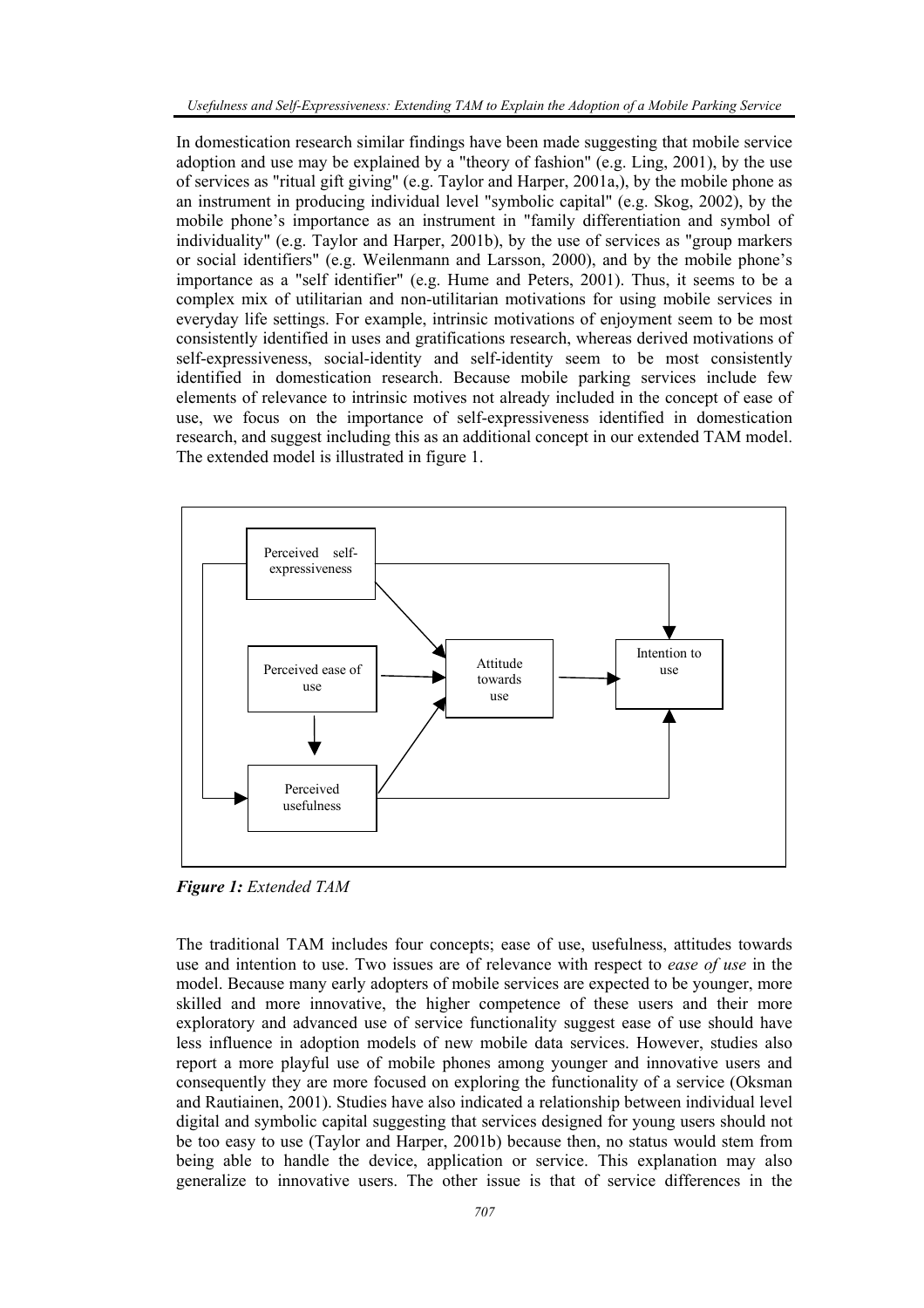importance of ease of use. For example, studies applying the perspectives of "flow" and "telepresence" have shown that to provide intrinsic motivation, some services must represent a certain challenge to the user. Challenge positively influences flow through increased telepresence (Novak et al, 2000; Hunter and Kalafatis, 2001). This, in turn, implies that we might expect a negative effect of ease of use (challenge inversed) on perceived enjoyment for highly involved users and for services which are used for intrinsically motivated reasons.

Perceived *usefulness* was originally seen as a fairly simple concept including components of effectiveness and efficiency that are mainly related to extrinsic motivation in work contexts. As seen from uses and gratifications studies, the extrinsic motivations of mobile services are not limited to effectiveness and efficiency. Motivations of accessibility, flexibility, sociability and security typical of communication (as opposed to information or transaction) services have all been mentioned in these studies. In addition, motivations of enjoyment, fashion, and status and expressiveness have been mentioned (Leung and Wei, 1999, 2000; Höflich and Rössler, 2001). Some of these motivations are intrinsic, but other may perhaps best be characterized as derived, meaning that they provide an instrumentality or gratification that was not intended by or anticipated during design, and that perhaps also was not considered or anticipated by the user at the time of the adoption (Pedersen, 2002, Pedersen et al., 2002, Anderson et al., 2002).

In our extended model, self-expressiveness is included as an additional independent variable in TAM. In CMC-research, *expressiveness* is compared to instrumentality as two styles of communication (Boneva, et al. 2001). Expressiveness is used of communication in relationships of emotional intimacy and sharing, while instrumentality is used of communication in relationships based on common activities. For example, Boneva et al. (2001) believes female communication to be more expressive, whereas male communication is believed to be more instrumental. Based on these assumptions, services that communicate expressiveness in this form are more likely to be appreciated by female users. In social psychology, recent contributions have suggested replacing the well known concept of self-identity as a determinant of intended behavior with self-expression (Mannetti et al., 2002). Research on the influence of self-identity on intended behavior is however, still relevant. Typically, the relationship between behavior and self-identity is given a social interpretation based upon Mead's and Goffman's theories of the social construction of the self (Mead, 1934, Goffman, 1959), a structuration interpretation based upon Gidden's theories (Giddens, 1991), or a role-oriented personality interpretation. In the first case, self-identity is the result of social identification, in the second case it is the results of the interaction of social identity and repeated actions maintaining a "personal biography", and in the final case it represents a frame of reference for behavioral decisions based upon situation/role/identity congruence (e.g. Aaker, 1999). When applying the term self-expressiveness we focus the importance of behavior as something that may be interpreted by others in the social construction of identity and by oneself in the repeated self-construction of identity. Thus, self-expressiveness is a more operational concept applied to the use of technologies or services or the consumption of products and services that are important to both social identity and role-oriented self-identity. Consistent with this conception of self-expressiveness, consumer psychology characterizes value-expressive products as expressing the consumer's identity both in social networks and to oneself (Belk, 1988). We suggest that expressiveness in terms of both the social expression of identity and self-identification are important elements in the adoption and use of mobile services.

*Attitudes* are generally believed to be the results of individual and social influences. However, in the technology acceptance model (TAM), attitudes towards use are determined by individual influences only. In our model, the attitude formation process is believed to be similar for usefulness, ease of use and self-expressiveness in that the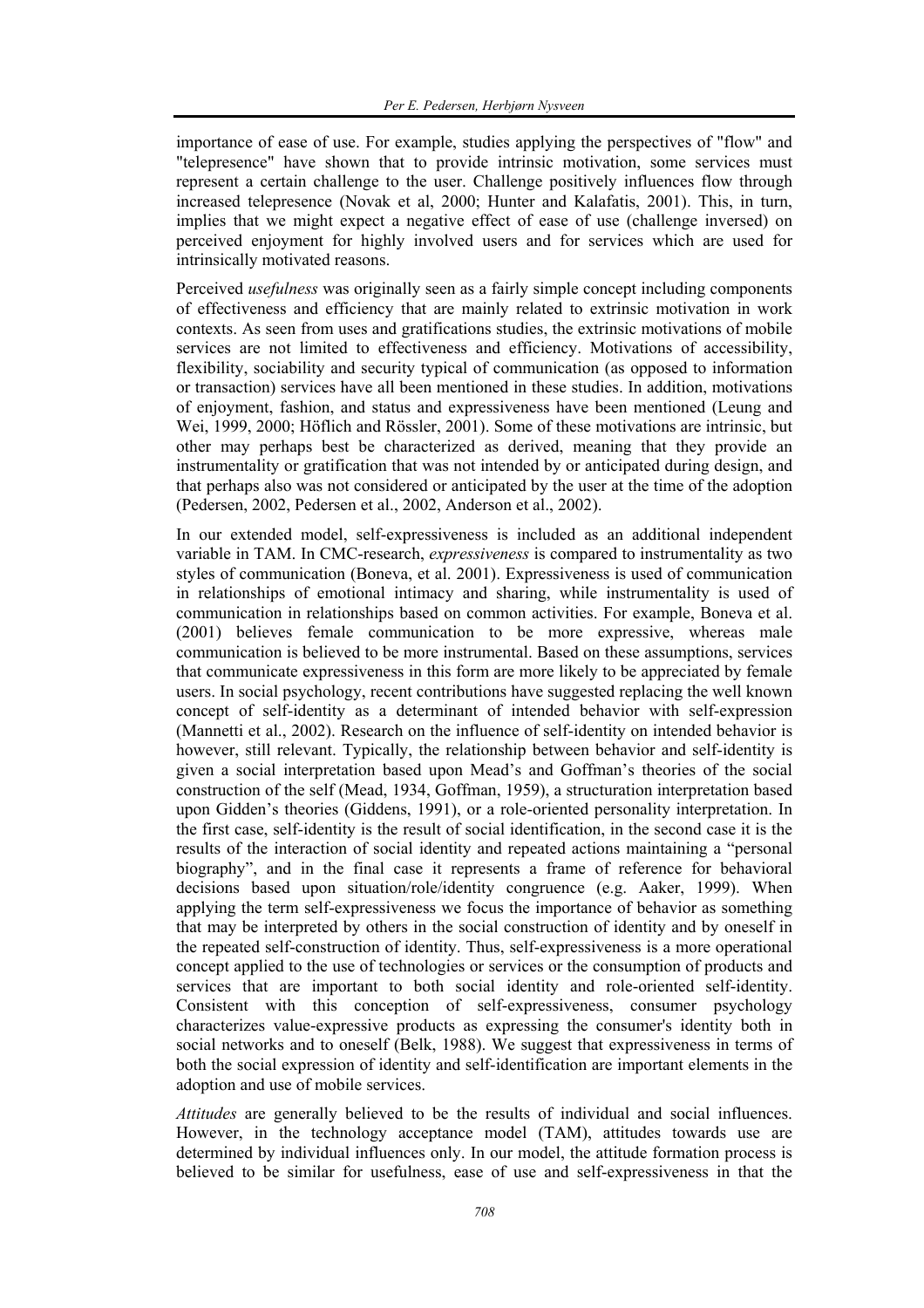individual sees a service as instrumental in fulfilling extrinsic, intrinsic and derived gratifications, and consequently develops a positive attitude towards using it. The relationship between attitudes and intentions may be different for different service categories. For example, for services that are widespread and well known, it is easy to obtain information on other users' experience and also to gain experience from actually using the service oneself. This indicates that for established services, instrumental and experiential motives are important determinants of user intentions. On the other hand, if services are new and unknown, intentions to use services may be based on general attitudes and less on experientially derived motives.

Adoption models are mostly applied to explain behavior in the initial phase of a domestication process, and thus, *intention to use* a service is believed to be the primary determinant of actual behavior (see Mathieson, et al., 2001).

### **3. Method**

To test the extended TAM, a study of mobile parking services trial users was set up as a simple one-group posttest design. A quasi-experimental setting was applied by selecting subjects that had recently signed up for a free test trial of the service. The trial service was announced using large posters at major parking areas including individual folders explaining how users could phone or SMS the provider to obtain a free one hour parking service. A total of 2550 respondents were identified in the population, and a list of these users was used as a sample frame.

Subjects were given the opportunity to visit a web-site to answer a post trial questionnaire online, or use a pre-paid postal version attached to the introductory letter and procedure material. 47 subjects chose to answer the questionnaire online and 418 offline using the postal alternative. Thus, a total of 465 questionnaires were returned. Six of the questionnaires were excluded from the analysis due to late arrival. The final response rate obtained was 18.2%. Sample demographics of the subjects are shown in table 1.

| Age               | $N = 452$ | Income $(\approx$ US\$) | $N = 454$ |
|-------------------|-----------|-------------------------|-----------|
| $0 - 19$          | 2.4       | $<$ 30'                 | 13.7      |
| 20-29             | 24.1      | $30' - 59'$             | 44.9      |
| 30-39             | 33.8      | $60' - 89'$             | 24.4      |
| 40-49             | 23.0      | >90'                    | 17.0      |
| 50-59             | 11.3      | Sex                     | $N = 456$ |
| 60 and above      | 5.3       | Male                    | 72.1      |
| Education         | $N = 457$ | Female                  | 27.9      |
| Primary           | 2.2       |                         |           |
| Secondary         | 23.6      |                         |           |
| University $<$ 3  | 37.0      |                         |           |
| University $>=$ 4 | 37.2      |                         |           |

*Table1: Sample Demographics*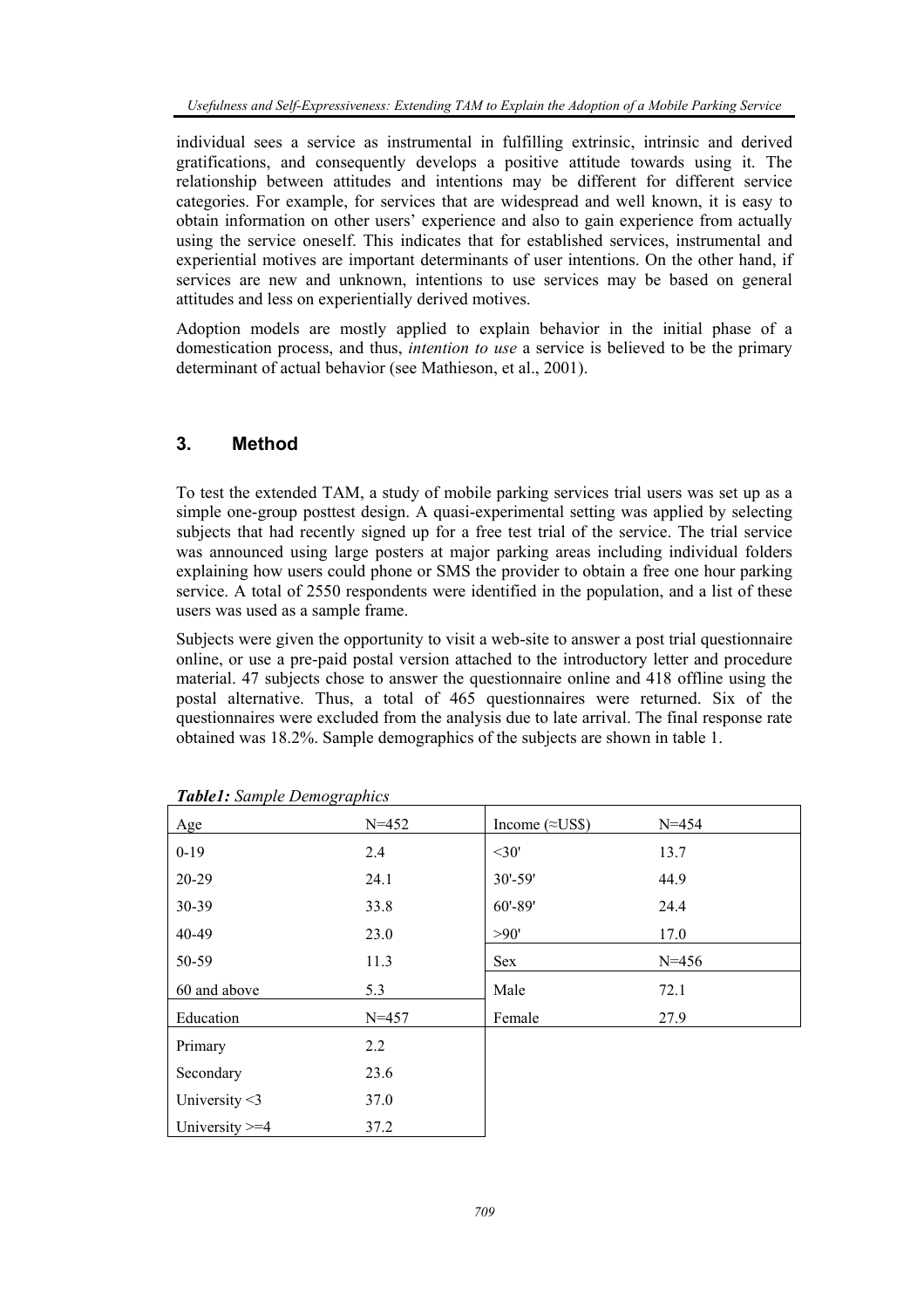The sample included a larger proportion of men than women, a larger proportion of subjects with university education and a larger proportion of subjects with higher level income when compared to the general country population. However, these differences were not very large and the differences in the distributions were according to what one could expect of new users of a mobile parking service (innovators). Thus, we assume that the sample demographics correspond well to the population demographics of new mobile parking service adopters.

The model suggested in section 2 includes 5 concepts: Ease of use, usefulness, selfexpressiveness, attitudes towards use and intention to use. Most of these concepts are well founded in adoption research literature. In general, the concepts were measured by the subjects indicating their agreement with a set of statement items using a seven-point scale ranging from "strongly disagree" to "strongly agree". For each measure, standard items were adapted to the mobile parking service context of the study. The reliabilities of the measures when using Cronbach's  $\alpha$  were 0.94 for ease of use, 0.84 for usefulness, 0.80 for self-expressiveness, 0.86 for attitudes towards use and 0.84 for intention to use.

Ease of use was measured using four items developed from adapting the original items of Davis et al. (1989) to our setting. Similar operations are found also in Taylor and Todd (1995) and in Battacherjee (2000). Usefulness was measured using three items covering the original dimensions of time saving, productivity/simplicity and usefulness suggested by Davis (1989). Attitude towards use was measured using four bipolar adjectives indicating different aspects of the subjects' attitude towards use. The items were very similar to those used by Davis (1989), Taylor and Todd (1995) and Battacherjee (2000).

The choice of a particular concept - "self-expressiveness" - as a perceived attribute of a service or technology is unique in our model. In social psychological research on the prediction of behavior, expressiveness is closely related to self-identity which has been found to be a significant predictor of intention to perform specific behaviors (Conner and Armitage, 1998; Sparks and Guthrie, 1998). In this literature, self-identity is typically measured using statements challenging the relationship between behavior and the subjects' perceptions of their own personality. In consumer research, similar measures have been used focusing the congruity of self-identity and brand-identity (e.g. Aaker, 1999). However, the concept has also been measured by subjects indicating how they perceive products to expresses values beyond instrumental utility (Mittal, 1994). These measures of expressiveness in consumer research identifies gratifications of prestige, fashion, pride and mood stimulation, but they primarily focus the issues of how consumers perceive products to "express my personality" and "are compatible with how I like to think of myself" (Mittal, 1994, p. 258). Two of our items focusing these selfexpressive elements of mobile parking services have been included in our measure. In addition, expressiveness has been also been suggested relevant in domestication research. Studies of mobile services have shown how one of the most important ways of expressing ones service use is to discuss the service with others and to share it with others (Larsson, 2000; Grinter and Eldridge, 2001; Kaseniemi and Rautiainen, 2002). Thus, an item referring to this particular form of self-expressiveness was also included. Attitude towards use was measured using seven-point scales of the bipolar adjectives good/bad, positive/negative, wise/foolish, favorable/unfavorable. Finally, intention to use was measured with a two item scale adapted from Battacherjee (2000) and Mathieson (1991). The items of the three independent variables are shown in table 2.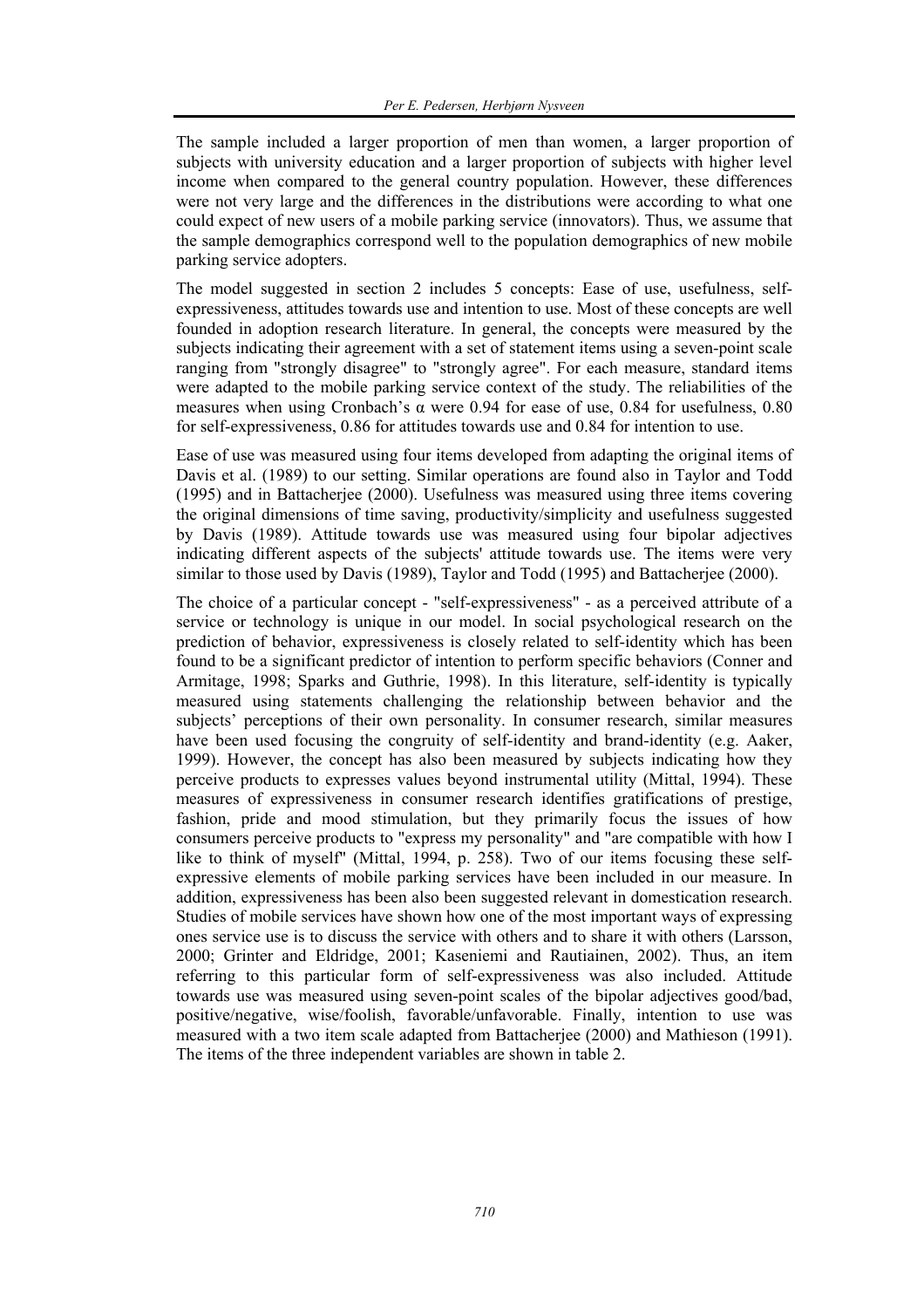| Item <sup>1</sup>                                               | Factor 1 | Factor 2 | Factor 3 |
|-----------------------------------------------------------------|----------|----------|----------|
| It is easy to learn to use "the service"                        | 0.892    |          |          |
| It is easy to make "the service" do what I want it to           |          |          |          |
| My interaction with "the service" is clear and understandable   |          |          |          |
| It is easy to use "the service"                                 |          |          |          |
| "The service" makes me save time when parking                   |          |          | 0.754    |
| It is more simple to park when using "the service"              |          |          | 0.754    |
| "The service" is useful when parking                            |          |          | 0.675    |
| I often talk to others about "the service"                      |          | 0.693    |          |
| Using "the service" is part of how I express my personality     |          | 0.879    |          |
| Other people are often impressed by the way I use "the service" |          | 0.875    |          |

*Table 2: Confirmatory Factor Analysis (Varimax rotation) (loadings below 0.4 not shown).* 

All our traditional measures are based upon previously validated measures (Venkatesh and Morris, 2000), and all reliabilities were considered very good. To test the discriminant and convergence validity of the independent variables in our model, the items of usefulness, ease of use and self-expressiveness were included in a confirmatory factor analysis. The results of this analysis are shown in table 2 indicating acceptable convergence and discriminant validity.

## **4. Results**

Using the data from the parking services study, the extended TAM model was estimated. The results of this estimation are shown in figure 2.



*Figure 2: Estimated Extended TAM* 

l

<sup>&</sup>lt;sup>1</sup> The term "the service" is used to keep the service provider of the mobile parking service investigated here anonymous.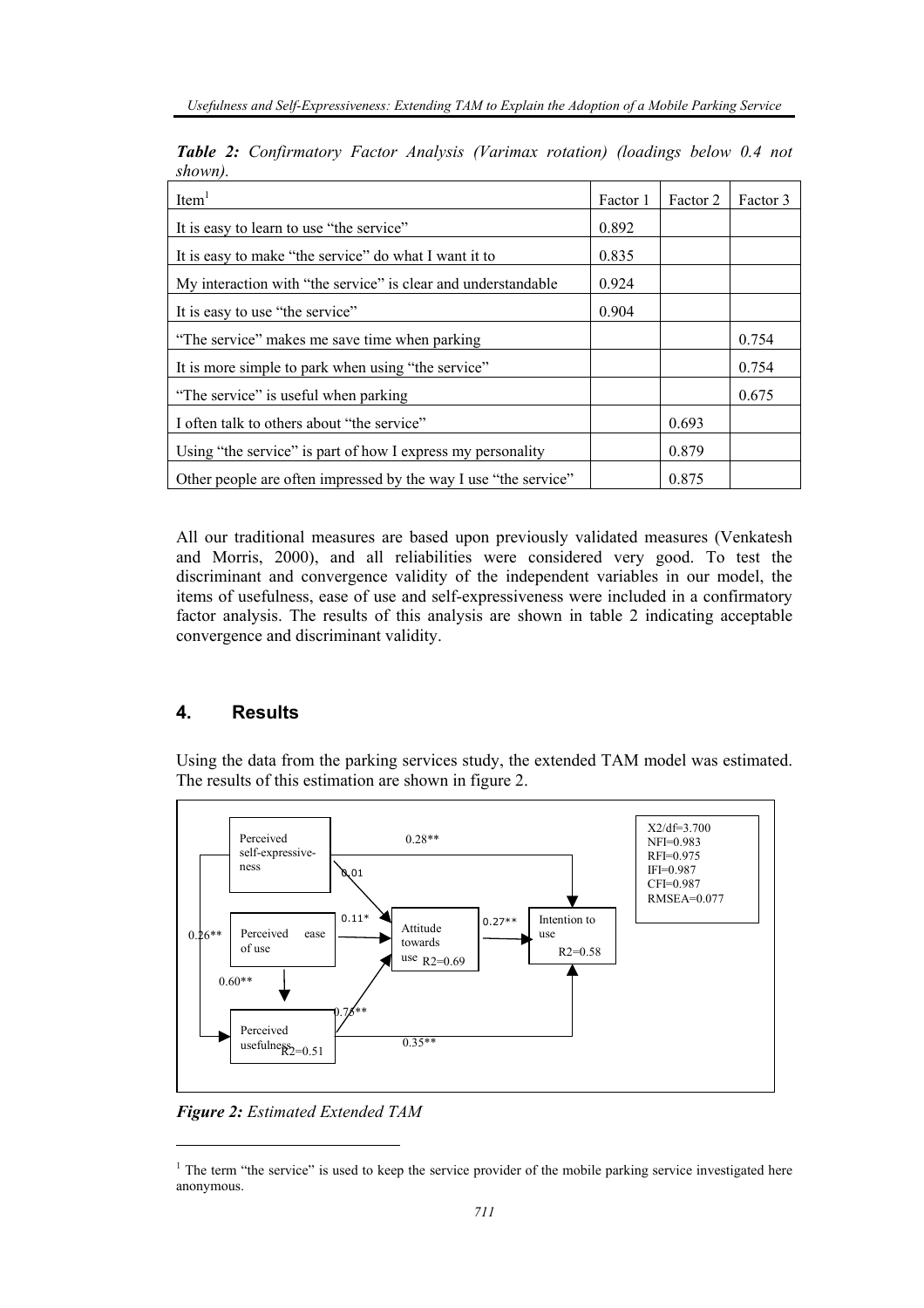From figure 2, we see that model fit is acceptable when evaluated by all fit indexes<sup>2</sup>. The model explains 58% of the variance in intention to use the parking service. This is generally considered a large proportion of the variance, so the explanatory power of the model is very good.

Furthermore, we find that intention to use mobile parking services is explained by the direct extrinsic motivational influence of usefulness, the derived motivational influence of self-expressiveness, and the attitudinal influence represented by attitudes towards use. When removing the derived motivational influence of self-expressiveness, model fit is reduced to  $\gamma$ 2/df=4.102 and RMSEA=0.082. In addition, the explained variance in intention to use mobile parking services is reduced to 50%. Thus, the simpler, traditional TAM suffers from reduced fit as well as reduced explanatory power. Thus, selfexpressiveness contributes considerably to the good fit and explanatory power of the extended model. Consequently, we conclude that self-expressiveness is an important determinant of the intention to use mobile parking services. This is rather surprising given the functional characteristics of these services.

We also find that attitudes towards use are determined by usefulness and, to some extent, ease of use. Self-expressiveness seems to have no role in the attitudinal process of the trial users. On the other hand, usefulness is significantly influenced by both ease of use and self-expressiveness, so that mobile parking services are perceived as more useful if being more self-expressive<sup>3</sup>. This means self-expressiveness has both an indirect and a direct influence on intention to use mobile parking services.

#### **5. Discussion**

l

This study was based on the developed procedures, measures and results of five previous studies of mobile service adoption. In general, all theoretical concepts have been discussed in section 2 and 3 or in previous work (Pedersen, 2001, 2002, Pedersen et al., 2002), and are well founded in adoption, uses and gratifications and domestication research. Thus, their construct validity is considered acceptable. Furthermore, analyses of measurement items showed that measures were reliable and that constructs had acceptable convergence and discriminant validity. However, there are still issues of relevance to the internal and external validity of this particular study that requires further discussion.

With respect to internal validity, the procedure used to recruit subjects in this study may have resulted in subjects with a more positive attitude towards the service than the general population of trial users. To obtain respondents with some experience of the services, we only recruited subjects participating in a user trial. Thus, our first validity issue is if the results generalize to other potential users of the mobile parking services. Even though we may have recruited subjects with positive attitudes, many of the comments found in the survey questionnaire were also negative, and an equally important motivation for participating in the survey may have been to express bad experiences from using the trial services. Thus, we assume the recruitment and experimental procedures

 $2$  We generally employ parsimony adjusted measures of fit only. According to Browne and Cudeck, cited in Arbuckle and Wothke (1999), a RMSEA less then 0.08 is acceptable. According to Bentler, cited in Battacherjee (2000), χ2/df should be less than 5, preferably less than 2, and all other indexes should be close to 1 (Taylor and Todd, 1995).

<sup>&</sup>lt;sup>3</sup> If removing the influence of self-expressiveness on perceived usefulness, explained variance drops from 58% to 55% and model fit is lower than for the traditional TAM not including self-expressiveness.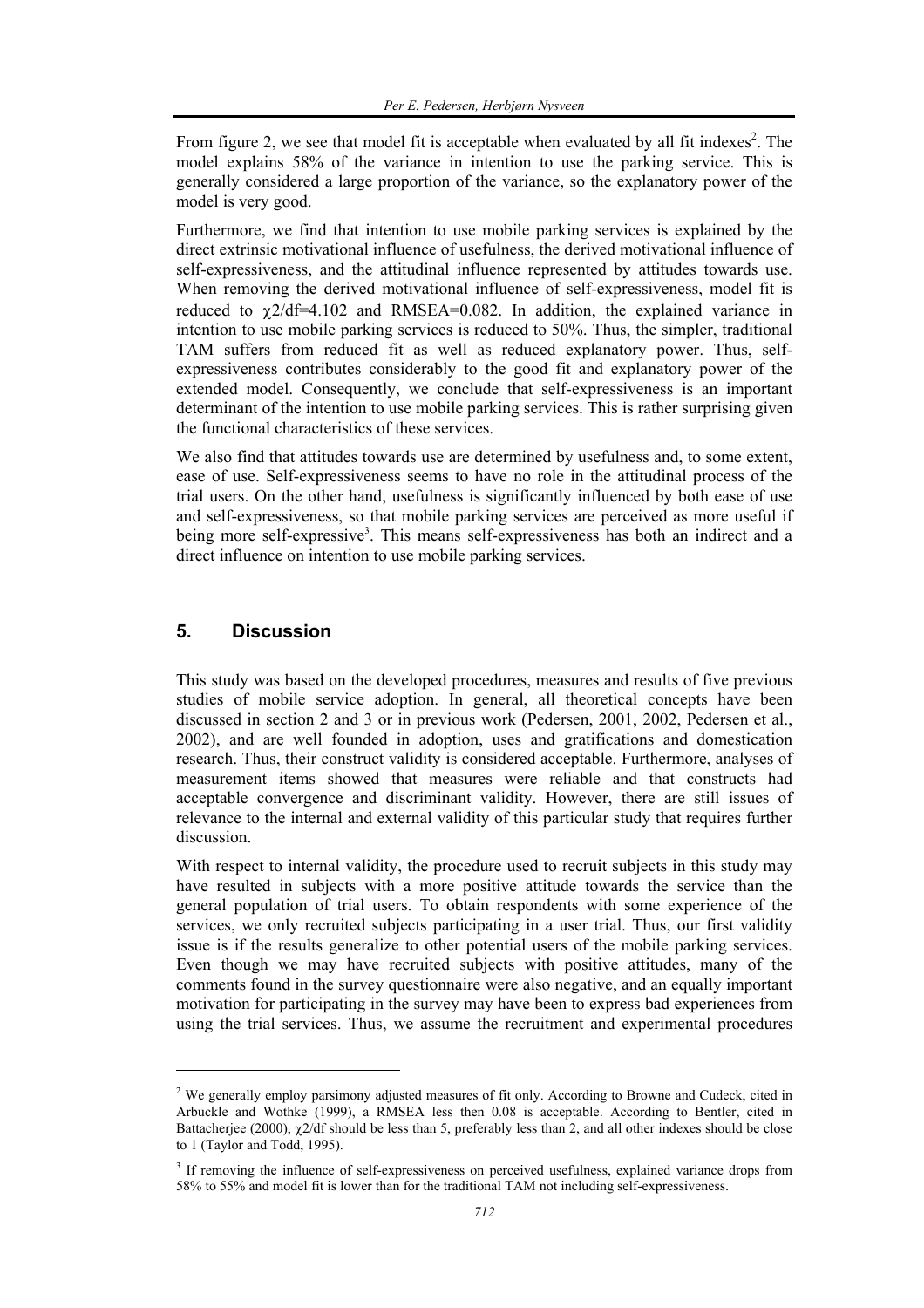have not made the sample systematically different from the sampling frame representing the population of trial users. Another advantage of the procedure was that it provided a large sample of trial users further reducing the threat of self-selection to internal validity. The discriminant validity of our original usefulness and self-expressiveness measures were somewhat lower in this study than in previous studies. When investigating the items further we found that one of the usefulness items brought the mobile parking services into the driver context ("makes me a better car driver") – a context perceived as different from the parking context of the service. We also found that one of the items measuring social identity in self-expressiveness was not as well integrated when exposed to the parking contexts as for the other service contexts previously studied. Thus, individually oriented self-expressiveness seems more relevant to mobile parking services than *social*expressiveness.

The issue of external validity may be discussed with reference to subject-, setting- and time-specific threats. Even though we argue that internal validity was not threatened by the self-selection procedures applied to recruit subjects, external validity may have been. Thus, one should be careful in generalizing our findings to users not having tried mobile parking services. For example, consumers with no experience in trying this kind of service may perceive service characteristics as different and their intention to use mobile parking services may be based upon different judgments. Still, users are not likely to adopt these kinds of services without some initial trial, making our findings externally valid anyway. In a recent survey of mobile users versus shoppers in Finland, Germany and Greece, Vrechopoulos et al. (2002) found few demographic differences between the two user categories in the three countries. However, mobile shoppers were less focused on price and more on ease of use than mobile users but these differences were not consistent across countries. Thus the findings may indicate that early adopters of mobile data services and adopters of traditional mobile services are not that different. Another issue is the skewed distributions of demographic variables such as age, gender and income. However, we have investigated model differences and perception differences by age, gender and income. Some differences were revealed between different demographic segments, but in general, our extended TAM model was surprisingly consistent across user segments (see Pedersen and Nysveen, 2002).

Another issue threatening external validity is the stimulus context used in this study. One may suggest that the mobile parking services investigated in this study were unique in some way that make our results less valid to the adoption of other mobile parking services or other functionally oriented mobile data services. Furthermore, one may argue that the free trial campaign used as a basis for recruiting subjects to this study was unique and thus, the results are unique to this particular trial setting. With respect to this issue, the free trial period was limited to one hour free parking. It is not likely that this has generated any situation specific threats to external validity. Besides, it is not likely that this affected our findings of usefulness, self-expressiveness and attitudes towards use as determinants of intention to use the services in any systematic way that threaten the external validity of the setting. The mobile parking services investigated were similar to most other mobile parking services offered. Generalizing our findings to other functionally oriented mobile data services is, however, another issue. We argue that investigating mobile parking services represents a "crucial test" of the external validity of our extended TAM model. We argue that if finding self-expressiveness to be influential in the adoption of this service, we may generalize this finding to most other functionally oriented data services. Thus, we conclude that self-expressiveness is a unique gratification of most mobile data services, and that developers should take this adoption determinant into consideration when designing and marketing their services. This suggestion is also supported by the consistent influence of self-expressiveness in all our studies of mobile data services (see Pedersen et al., 2002). There were no particular media events, campaigns (other than the free trial campaign) or service defects during the trial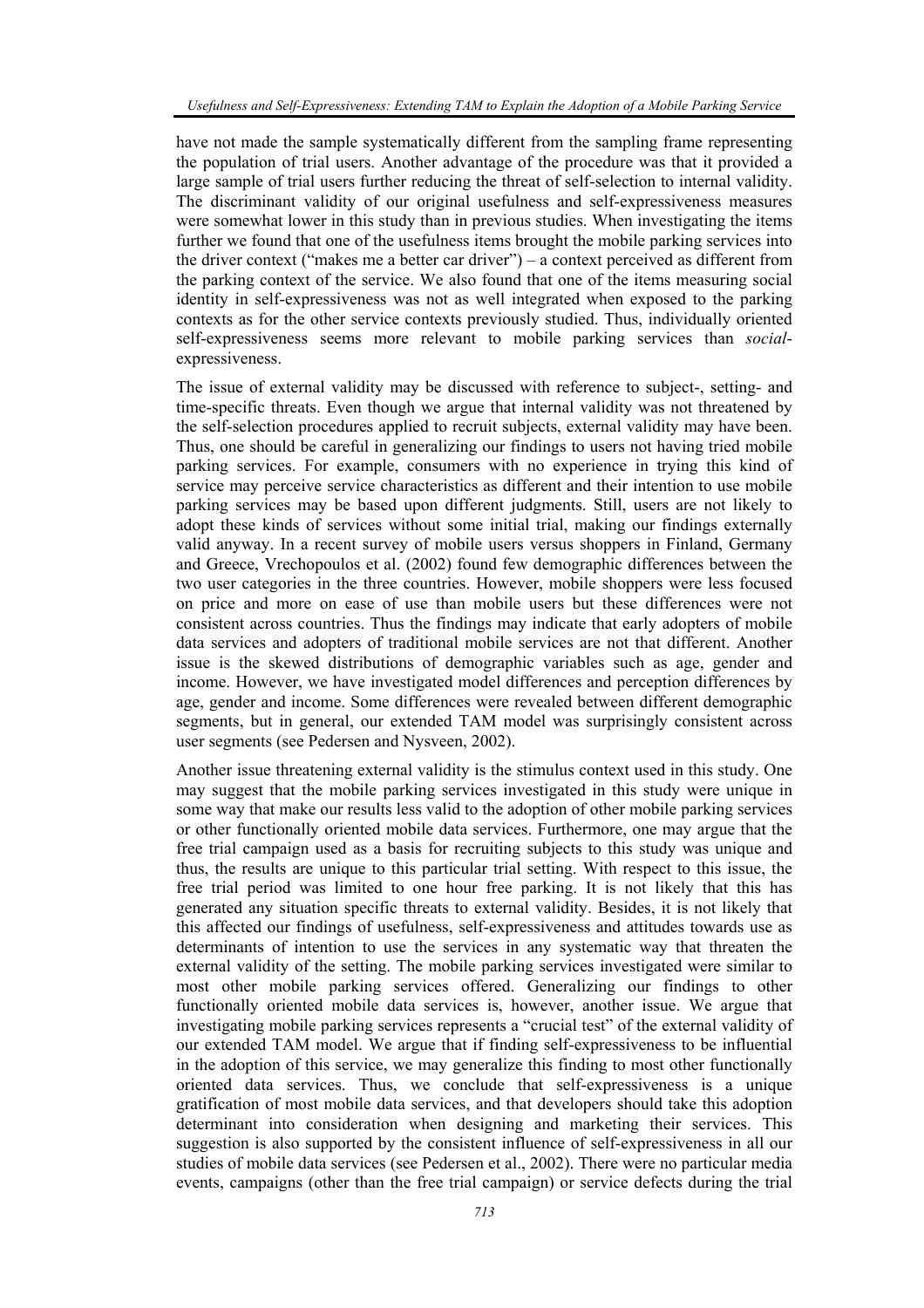and data collection period of the study. Consequently, time has not threatened the external validity of our results during the study. Still, our findings should be interpreted with care because more attention was given to internal than to external validity in the design of the study.

This study represents a "crucial test" of non-utilitarian influences on adoption of functionally oriented mobile services. Given this setting, it is surprising to see such a consistent influence of self-expressiveness. This indicates that the motivational process of adoption is more complex than previously assumed suggesting this process should be investigated further. For example, the relationship among intrinsic, extrinsic and derived motivations requires further analysis. The influence of the self-identity elements of expressiveness is particularly interesting. In applied social psychology and consumer psychology, the element of self-identity in consumption has been given some attention (Mannetti et al., 2002, Sparks and Guthrie, 1998). The conceptions of self-identity in many of these contributions are different from the socially constructed self-identity of Mead and Goffman (Mead, 1934, Goffman, 1959) and that of the structuration theory of Giddens (1991). Instead, this line of research has mainly been applied to the consumption of value expressive products (Belk, 1988, Mittal, 1994) such as objects of display or style and products related to personal life-styles, such as environmentally relevant products (Cook et al., 2002). In IS-research, these conceptions of self-expressiveness have been given little attention. Instead, symbolic elements of media choice and use have been investigated, focusing more on the symbolic effects of using specific technologies and services rather than their role in the development and expression of users' self-identity. For example, Trevino et al.'s (2000) operationalized symbolism in the use of a particular medium by asking the subjects if they considered the use of a particular medium as symbolizing "low priority", "formality" or "urgency". This conceptualization of symbolism is much more instrumental and rather different from the conceptualization of symbolic media use as an instrument in the continuous expression of users' self-identity and social identity. As mobile services are introduced in work contexts, the influences of social-identity and self-identity in the process of adopting these services should be given more attention. The development of the self-expressiveness concept in this study, our evaluation of the validity and reliability of the concept, and our demonstration of its relevance in a "crucial test" of a functionally oriented mobile service believed to be adopted for utilitarian reasons represent significant contributions to this research.

#### **References**

- Aaker, J.L. (1999). The malleable self: the role of self-expression in persuasion. Journal of Marketing Research, 36, 45-57.
- Anderson, B., Gale, C., Gower, A.P., France, E.F., Jones M.L.R., Lacohee, H.V., McWilliam, A., Tracey, K. and Trimby, M. (2002). Digital Living – people centered innovation and strategy. BT Technology Journal, 20, 11-29.
- Arbuckle, J.L. and Wohtke, W. (1999). Amos 4.0 User's guide. SmallWaters Corp., Chicago, IL.
- Battacherjee, A. (2000). Acceptance of e-commerce services: the case of electronic brokerages. IEEE Transactions on Systems, Man and Cybernetics, 30, 411-420.
- Belk, R.W. (1988). Possessions and the extended self. Journal of Consumer Research, 15, 139-168.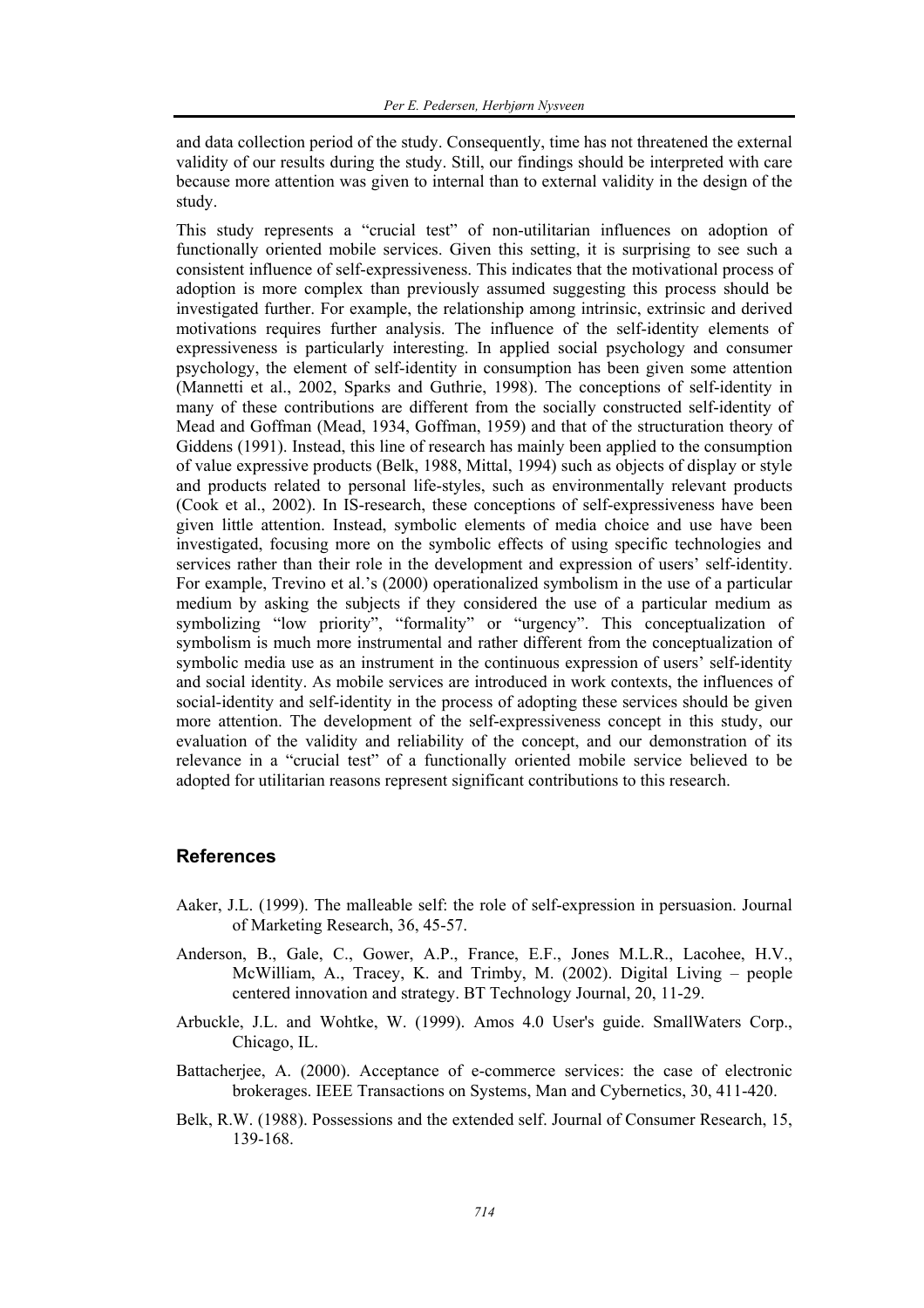- Boneva. B. Kraut, R. and Frohlich. D. (2001). Using E-mail for Personal Relationships: The Difference Gender Makes. American Behavioral Scientist, 45, 530-549.
- Conner, M. and Armitage, C.J. (1998). Extending the theory of planned behavior: a review and avenues for further research. Journal of Applied Social Psychology, 28, 1429-1464.
- Cook, A.J., Kerr, G.N. and Moore, K. (2002). Attitudes and intentions towards purchasing GM food. Journal of Economic Psychology, 23, 557-572.
- Davis, F.D. (1989). Perceived Usefulness, Perceived Ease of Use, and User Acceptance of Information Technology. MIS Quarterly, 13, 319-340.
- Davis, F.D., Bagozzi, R.P. and Warshaw, P.R. (1989). User acceptance of computer technology: a comparison of two theoretical models. Management Science, 35, 982-1002.
- Giddens, A. (1991). Modernity and self-identity: self and society in the late modern age. Basic Books, New York.
- Goffman, E. (1959). The presentation of self in everyday life. Doubleday, Garden City, NY.
- Grinter, R.E. and Eldridge, M. (2001). Y do tngrs luv 2 txt msg? In Prinz, M., Jarke, Y., Schmidt, K. and Wilf, V. (eds.). Proceedings of the Seventh European Conference on Computer-Supported Cooperative Work ECSCW'01, pp. 219-238. Kluwer Academic Publishers, Dordrecht.
- Hunter, L. and Kalafatis, S.P. (2001). Nirvana on the Web Do Business Users Experience Flow When Using the Internet. Presented at EMAC, Rotterdam, Netherlands.
- Hu, P.J., Chau, P.Y.K., Lui Sheng, O.R. and Yan Tam, K. (1999). Examining the technology acceptance model using physicians' acceptance of telemedicine technology. Journal of Management Information Systems, 16, 91-112.
- Hume, M. and Peters, S. (2001). Me my phone and I: the role of the mobile phone. Presented at the CHI 2001 Workshop on mobile communications, March 30- April 5, Seattle, WA.
- Höflich J.R. and Rössler, P. (2001). Mobile schriftliche Kommunikation oder: E-Mail für das Handy. Medien & Kommunikationswissenschaft, 49, 437-461.
- Kaseniemi, E. and Rautiainen, P. (2002). Mobile culture of children and teenagers in Finland. In Katz J.E. and Aakhus, M. (eds.). Perpetual contact. Cambridge University Press, New York.
- Kwon, H.S. and Chidambaram, L. (2000). A test of the technology acceptance model: the case of cellular telephone adoption. Proceedings of the HICSS-34, Hawaii, January 3-6.
- Larsson, C. (2000). En mobiltelefon är inte bara en mobil telefon. Magisteruppsats. Göteborgs Universitet, Gotenburg, Sweden.
- Lee, W.J. and Kim, T.U. (2002). User acceptance of the mobile Internet. Presented at the M-Business 2002, Athens, Greece, July 8-9.
- Leung L. and Wei, R. (2000). More than just talk on the move: Uses and gratifications of the cellular phone. J&MC Quarterly, 77, 308-320.
- Leung L. and Wei, R. (1999). The gratifications of pager use: Sociability, informationseeking, entertainment, utility, and fashion and status. Telematics and Informatics, 15, 253-264.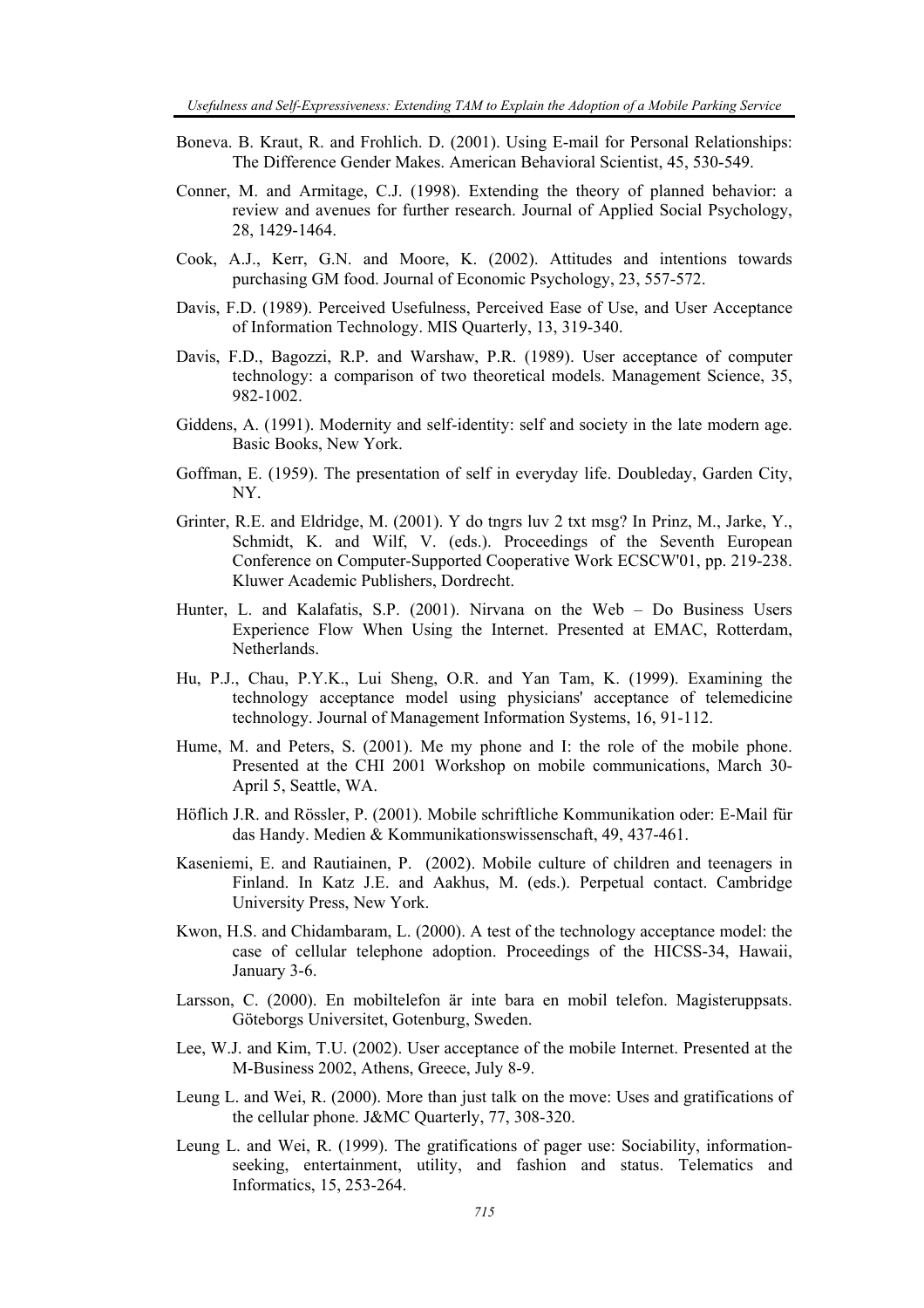- Ling, R. (2001). "It is 'in.' It doesn't matter if you need it or not, just that you have it.": Fashion and the domestication of the mobile telephone among teens in Norway. Working Paper, Telenor R&D, Oslo, Norway.
- Mannetti L., Pierro A., and Livi S. (2002). Explaining consumer conduct: From planned to self-expressive behavior. Journal of Applied Social Psychology, 32, 1431- 1451.
- Mathieson, K. (1991). Predicting user intentions: comparing the technology acceptance model with the theory of planned behavior. Information Systems Research. 2, 173-191.
- Mathieson, K. Peacock, E. and Chin, W.W. (2001). Extending the technology acceptance model: The influence of perceived user resources. Advances in Information Systems, 32, 86-112.
- Mead, G.H. (1934). Mind, self and society: from the standpoint of a social behaviorist. University of Chicago Press, Chicago.
- Mittal, B. (1994) A study of the concept of affective choice mode for consumer decisions. Advances in Consumer Research, 21, 256-263
- Novak, T.P., Hoffman, D. and Yung, Y.F. (2000). Measuring the Customer Experience in Online Environments: A Structural Modeling Approach. Marketing Science, Vol. 19, No. 1, pp. 22-42.
- Oksman, V. and Raitiainen, P. (2001). "Perhaps it is a body part". How the mobile phone became an organic part of the everyday lifes of children and teenagers. Presented at the 15. Nordiska konferensen för medie- ock kommunikationsforskning, Reykjavik, Island, August, 11-13.
- Orlikowski, W.J. and Iacono, C.S. (2001). Research commentary: Desperately seeking the "IT" in IT research - A call to theorizing the IT artifact. Information Systems Researc, 12, 121-134.
- Pedersen, P.E. (2001). Adoption of mobile commerce: An exploratory analysis. SNF-Report 51/01, Institute for Research in Economics and Business Report, Bergen, Norway.
- Pedersen, P.E: (2002). The adoption of messaging services among Norwegian teens: development and test of an extended adoption model. SNF-Report 23/02, Institute for Research in Economics and Business Report, Bergen, Norway.
- Pedersen, P.E. and Nysveen, H. (2002). The adoption of a mobile parking service: instrumentality and expressiveness. SNF-Working Paper no. 76/02. Foundation for Research in Economics and Business Administration, Bergen, Norway.
- Pedersen, P.E, Nysveen, H. and Thorbjørnsen, H. (2002). The adoption of mobile services: A cross service study. SNF-Report 31/02, Institute for Research in Economics and Business Report, Bergen, Norway.
- Rice, R.E. and Webster, J. (2002). Adoption, diffusion, and the use of new media. In Lin, C.A. and Atkin, D.J. (eds.) Communication Technology and Society, NJ, Hampton Press, pp. 191-228.
- Skog, B. (2002). Mobiles and the Norwegian teen: identity, gender and class. In Katz J.E. and Aakhus, M. (eds.). Perpetual contact. Cambridge University Press, New York.